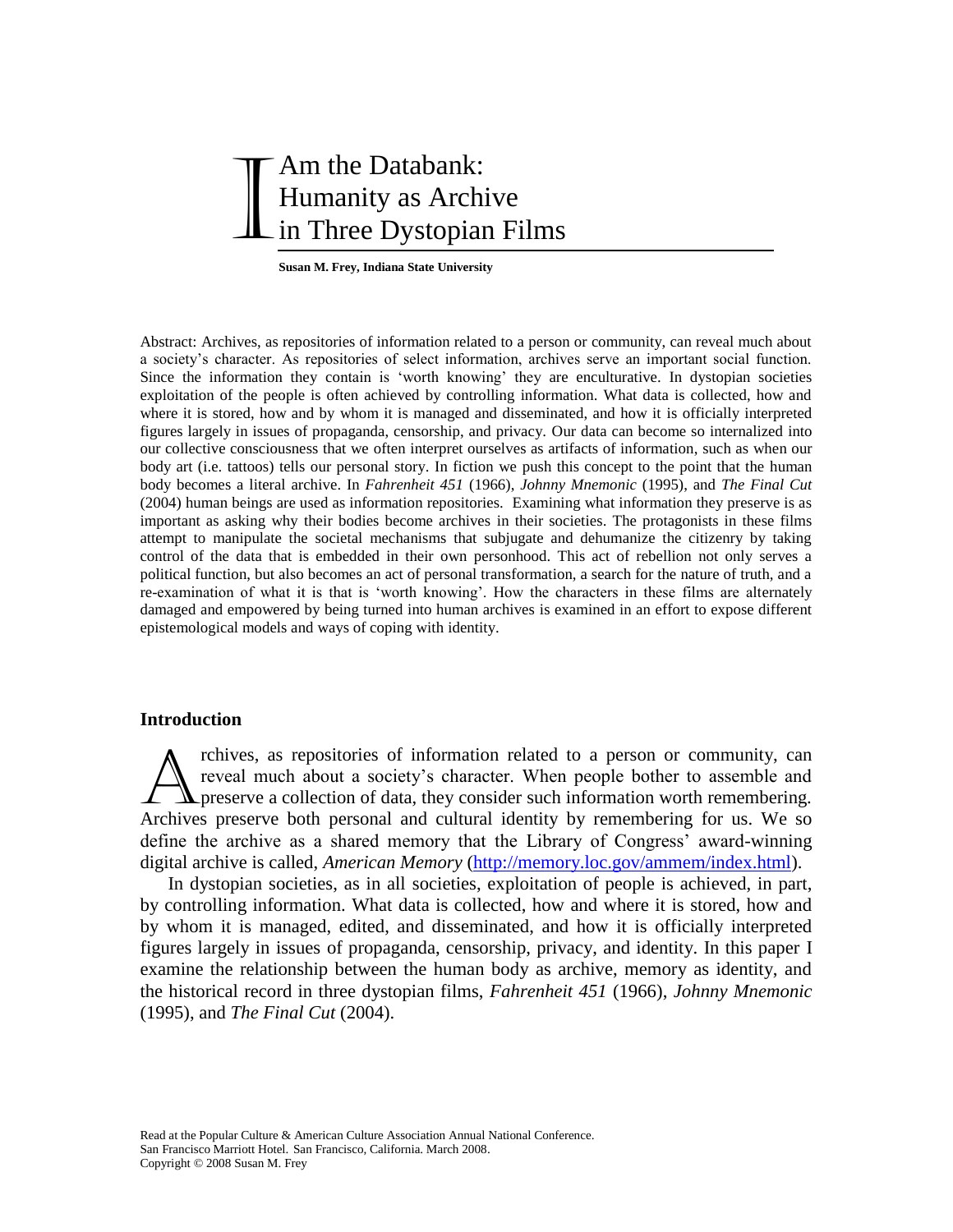#### **You are what you read**

*ahrenheit 451* is François Truffaut"s adaptation of Ray Bradbury"s novel of the  $\triangleleft$  same name. It is the story of a totalitarian society where owning and reading books is illegal. The protagonist, Guy Montag, is a fireman. But in this world firemen do not extinguish fires, instead they hunt down and burn books. Books are a public threat because the opposing viewpoints they contain are thought to encourage diversity, which in turn is thought to encourage civil unrest. F

Montag belongs to the professional elite. He earns a comfortable living and is in line for a promotion at work. He wears a uniform that demands deference, lives in a fashionable suburban house, and is married to a beautiful woman. But Montag's tidy, *Pleasant Valley Sunday* existence is crumbling about him. Much of this is revealed in his home life, where we see Montag and his wife engage in an endless stream of platitudinous chitchat that leaves Montag desperate for emotional intimacy and intellectual stimulation. Montag makes a critical connection between memory and identity when he asks his wife if she remembers when they first met. When she indifferently responds that she genuinely cannot, he realizes that they have been living only in the present, without a personal history. It doesn"t take him long to understand that most of his society also exists without a sense of history.

As a reaction to the bleak conformism he sees about him Montag secretly reads some of the books he uncovers in the course of his duties. Eventually he is pained to realize that the relationship he is forming with these forbidden books is more emotionally satisfying than his associations with the people in his life. Hope comes when he learns of the book-people, an underground group of book-lovers who live in seclusion outside the city. He escapes his sterile world and runs away to join them. There he meets the peaceful residents, and learns that each has committed an entire book to memory. But these people do not just memorize a book, they *becom*e one. Abandoning their identities, they completely take on a new persona. "I"m Plato"s *Republic*", one resident cheerily tells Montag, "Let me know when you want me to recite myself to you."

In the famous, final scene of the film we see the book-people living like medieval monks in edenic simplicity. And though their existence seems austere, through their shared purpose they provide Montag with a more meaningful sense of community than his supposed successful urban lifestyle ever did. It is here that Montag begins becoming Poe"s, *Tales of Mystery and Imagination*. After he learns this book he must destroy it because the book-people are not librarians; instead they are a living rare book collection. Purists will point out the differences between a special collection and an archive; but like any well-run archive, the book-people are a repository of information held in trust for future generations. In *Fahrenheit 451* the message is that you are what you *read*, and that you can only read what is available to you. To live without one's own recorded history, and the memory of past ages, with the accompanying contradiction and complexity, is to live a barren existence.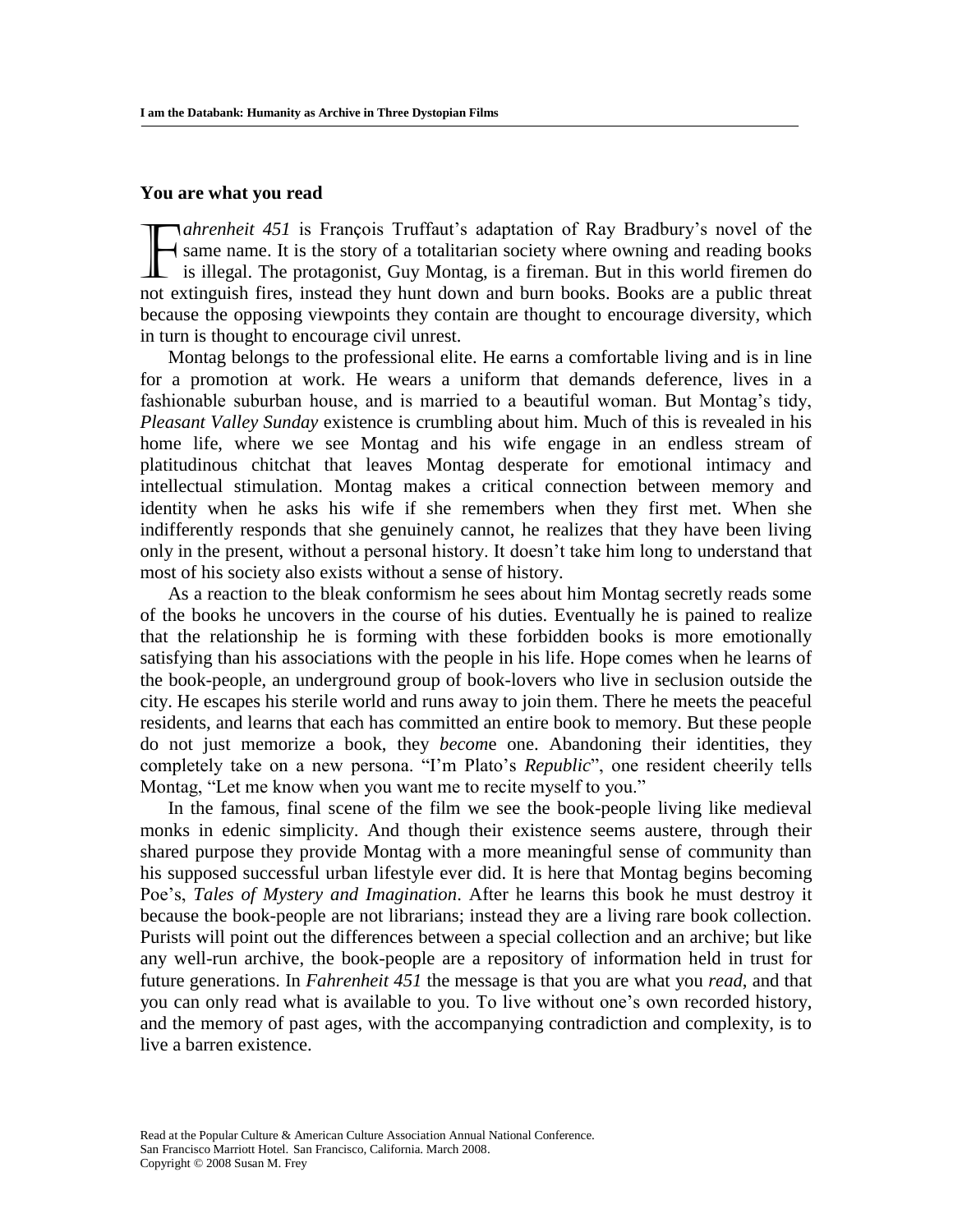#### **You are your possessions**

his theme of memory as identity is explored on a more personal level in *Johnny Mnemonic*, a film adaptation of the William Gibson short story. In the film This theme of memory as identity is explored on a more personal level in *Johnny Mnemonic*, a film adaptation of the William Gibson short story. In the film Johnny, an elite courier, smuggles sensitive information stored brain. As a walking flash-drive he contracts himself out to anyone who will pay, and since he lives in a world dominated by large corporations, many of his clients are top executives and gangsters. As often happens in dark stories of this kind, it is often hard to tell the difference between the executives and the gangsters. Johnny earns big bucks, wears impeccably tailored suits, and lives in swanky hotels populated by beautiful, blasé prostitutes. This life doesn"t seem too shabby until one realizes that he has no friends, no home, and no family.

The price he"s paid for his swish lifestyle is dear. To make room for the implant that makes him so much money, some of his brain tissue has been compromised and his childhood memories have been corrupted. Throughout the film he is taunted by blurry flashbacks of a half-remembered childhood birthday party and the tenuous presence of a faceless mother-figure. At the beginning of the film he has already realized that something is missing in his life. So he wants his memories back. He wants the implant removed. This requires an expensive operation and so Johnny agrees to one last, lucrative job to earn the money that will make him whole again.

Johnny"s new clients have him carry the only surviving copy of the cure to a disease that is devastating the planet. But a pharmaceutical multinational plans to suppress the cure to manipulate the drug market. So they send out assassins to intercept Johnny and destroy him along with his implant. Johnny does find help from a band of rebels who successfully deactivate his implant and upload the precious medical data. Johnny gets his childhood memories back and it is not until he can remember the face of his mother that he smiles in the film. Clearly, without his childhood memories he not only felt incomplete, but desperately unhappy.

Johnny"s body supports two distinct and disparate archives. This film presents a juxtaposition between the value of Johnny"s human childhood memories and the collective, machine-memory he holds in his implant. While his childhood memories are priceless to him alone, the medical data stored in his implant has a high market value. Johnny starts out willing to not only mutilate his body, but also his personal history in the pursuit of the almighty dollar. Hence his *initial* belief, and the mantra of all good capitalists, is that you are what you *own*. It's worth noting that becoming an archive objectifies both Johnny and Montag. However, this process presents contrary outcomes for each character. In *Johnny Mnemonic*, Johnny triumphs because he reclaims his memories and identity by ceasing to be an information-storing thing. In contrast, by the end of *Fahrenheit 451,* Montag becomes heroic by sacrificing his personal identity to become a thing called a book written by Edgar Allen Poe.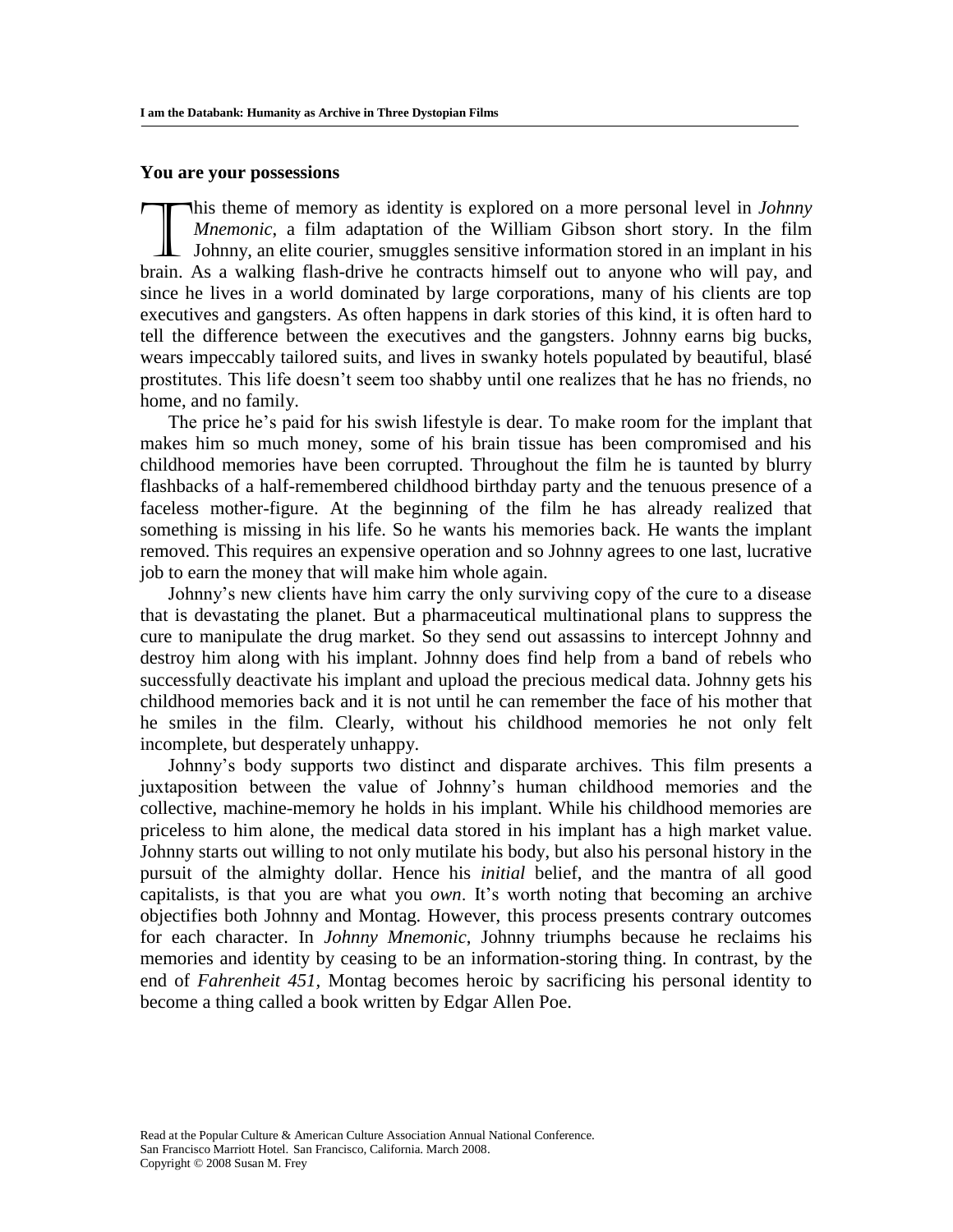## **You are your guilt**

ssues of personal identity, memory and the public record are dealt with on a more complex plain in Omar Naim"s film, *The Final Cut*. In this dystopia people elect to **T** ssues of personal identity, memory and the public record are dealt with on a more complex plain in Omar Naim's film, *The Final Cut*. In this dystopia people elect to have their unborn babies implanted with a Zoe Impla of the person"s life. After death, the implant is entrusted to professionals called "cutters" who condense the person's lifetime recorded memory into a one to two hour long film meant to be shown at their funeral service. The showing of this film is called a "rememory" and the cutter"s job is to edit the summation of a person"s life into a politically correct and atheistically pleasing sound bite. Material the cutter does not use is destroyed. Since they have complete access to sensitive, uncensored data, such as any crimes committed by or *witnessed* by the deceased, cutters must live by a strict code of conduct. Like father confessors or therapists they must never divulge or act upon any information they learn from creating rememory files. And since the Zoe Implant ruthlessly and relentless records everything a person sees, hears, and does, cutters cannot be implanted themselves.

Affluent families seek out the best cutters to help create the most flattering family image possible. The protagonist in this film, Alan Hackman, is a cutter who has built a strong reputation for sanitizing the lives of the rich and famous. Although it takes a special type of person to be a cutter, one who can disassociate from the sometimes horrific things witnessed in other people's lives, Hackman has earned the distinction of being able to handle clients who have been particularly nasty.

In spite of his professional success, Hackman is haunted by a childhood memory of accidentally causing the death of another boy. This unhappy man"s trauma is *his* secret shame and because of it, he has devoted himself to hiding the shame of others. As noted in the film he, like all cutters, is a "sin-eater". But Hackman"s life takes a bizarre turn when he edits the life of a prominent, well-respected doctor. As he views moments of the doctor's life on a computer monitor, he sees an acquaintance of the doctor's who looks just like the boy he thought he had killed many years ago. After some days of investigation, he learns that this man *is* the same person and he realizes that his memory has betrayed him. The boy he *thought* he killed has grown to adulthood. Since so much of his personality has been molded on this mistaken childhood memory, he is compelled to find the man in person.

Hackman breaks the cutter"s code and conducts illegal searches through classified material. As he does so he serendipitously discovers in the archive of a company file that he had been the recipient of a Zoe Implant, but that his now-deceased parents never informed him of this critical fact. Upon learning that every intimate detail of his life is being recorded Hackman arranges to have his implant illegally scanned so that he can "go back in time' to learn exactly what happened in his childhood.

As in *Johnny Mnemonic*, Hackman represents two archives existing in one person. But unlike Johnny, Hackman is presented with a unique opportunity; he can compare his subjective, human memory to the objectivity of his Zoe Implant. After his scan, which almost claims his life, he learns that as a boy he had overreacted and ran away, thinking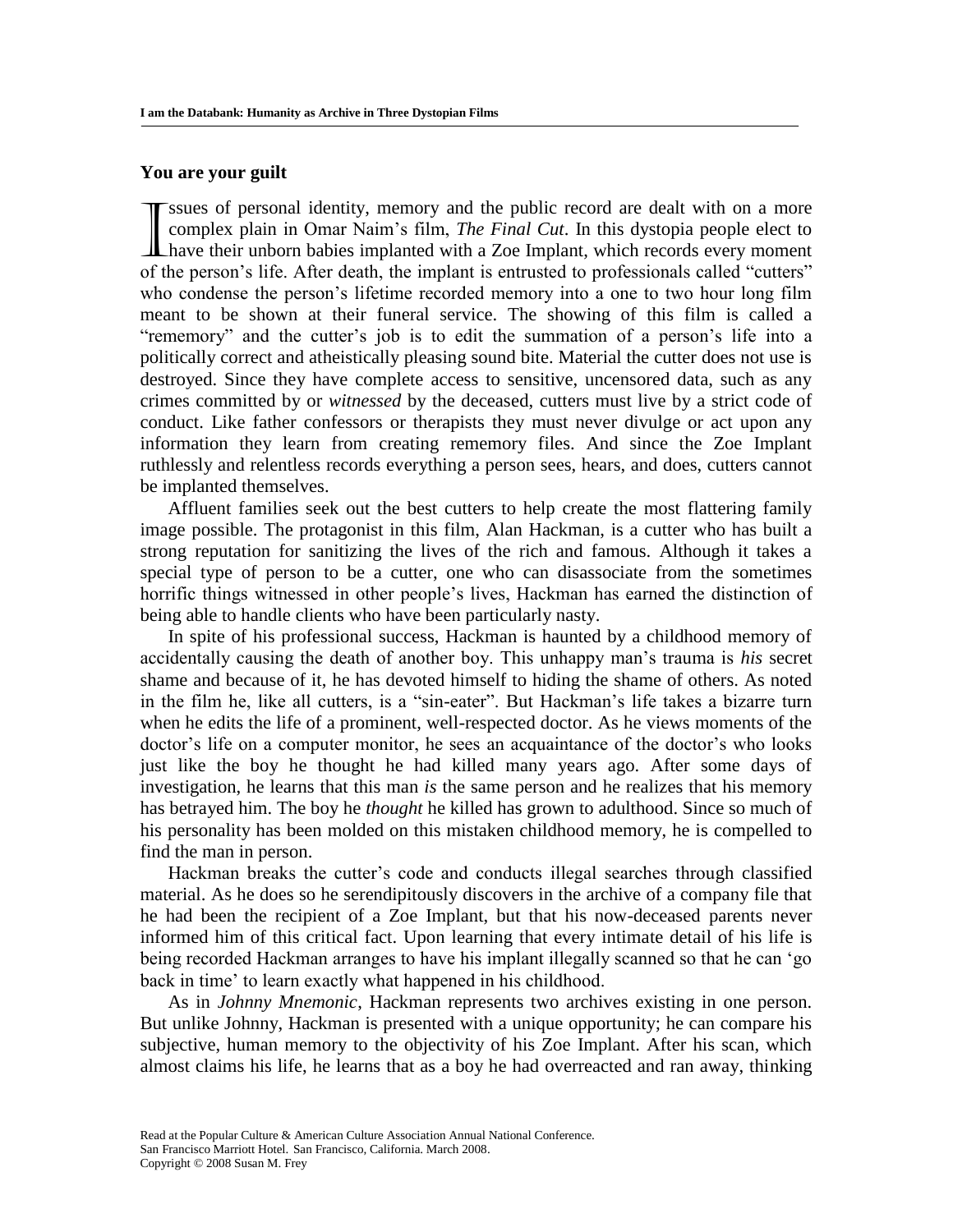he had killed someone who was just knocked unconscious. And so Hackman *is not* the murderer he thought he was. So while Johnny"s implant poses a threat to his memories and the preservation of his identity, Hackman"s implant is the source of his salvation, because it offers him a reliable alternate to a distorted and damaging childhood memory. As in *Fahrenheit 451* and *Johnny Mnemonic*, Hackman learns that memory shapes identity, but he learns late in life that memory can be edited, not only by the cutter's computer, but also by our own sense of guilt and shame.

### **Society as the body**

ontag, Johnny, and Hackman are professional men who have a secure place in their societies. But all are missing the memory that they need to form a healthy **I** personal identity. Because the body politic is so closely linked to the human body in these films, the common dystopian theme of the hero defeating the rotten regime becomes an intimate act of physical deprivation, alteration, and mutilation. Montag becomes an ascetic, while Johnny and Hackman deal with their own anatomy and the recording devices stuck inside their heads. These protagonists expose the weaknesses in their societies by dealing with the data that is embedded, or becomes embedded in their flesh. Each film serves up a moral lesson: from Montag we learn that diversity of opinion is to be valued and that we must preserve our cultural heritage; Johnny shows us that money alone cannot buy happiness; and Hackman teaches us that sin cannot be *eaten* by another, rather it must be dealt with. M

# **People as archives**

hinking of people as archives can be a useful exercise. Although many would agree that we shape our archives and, in turn, our archives shape us, some take for granted that what is important and valuable will be collected and preserved. But what does "important" mean, and who gets to decide what is "valuable?" How much do we, like Hackman, unconsciously edit our own memory, and how does this affect how we handle the so-called ephemera of our culture? What do we cherish and save? Do we value data as Johnny does, because someone places a high price tag on it? Do we reject the voice of social deviants like Montag, because we fear opposing viewpoints? Or do we reject what we don"t understand because we haven"t been allowed a comprehensive education? T

How sobering it was for us to discover in 1906 that *an alternate text* of Archimedes" *Method of Mechanical Theorems*, had been unintentionally preserved because it was sewn into the leaves of a medieval prayer book [\(http://www.archimedespalimpsest.org/\)](http://www.archimedespalimpsest.org/). The *Archimedean Palimpsest* is a medieval manuscript written on parchment that had been previously used for the writings of other books, one of these being a book containing at least seven treatises by Archimedes. Because of advances in multispectral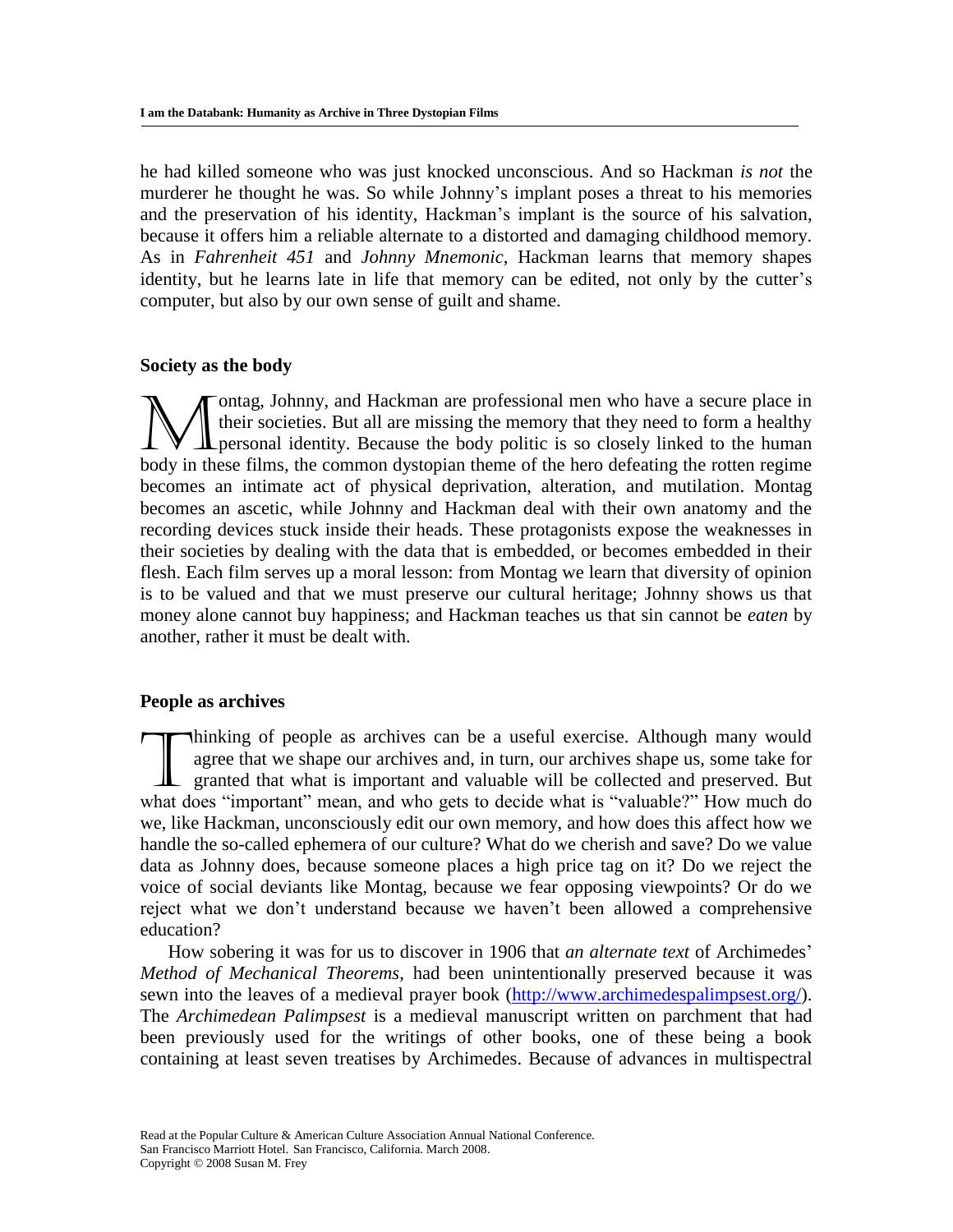imaging we can read the writing of the prayer book as well as the Archimedean text. To us this mathematical jewel is priceless, but was obviously disposable to at least one medieval mind. For me, it's too easy to vilify the thirteenth century monk who patiently scratched the Archimedean calculations from the sheets of vellum to reuse as a prayer book. I see the prayer book as historically significant and beautiful as the Archimedean formulae. But I do wonder how much we are like that medieval scribe. People choose to destroy artifacts of information because of ideology, expense, convenience, aestheticism, and neglect. But we preserve information artifacts for the very same reasons; the differences are more about our viewpoint than some universal right of authority. What are we deleting from the historical record because of the data we unconsciously hold inside ourselves? If each of us can be a type of archive, how does our personal and cultural identity influence the selection and de-selection of the stuff that defines us? And will we be able to distance ourselves enough from this material to make wise choices of what we will preserve for the future?

## **Introduction to films clips**

Fou may be expecting to see clips from all three films, but although useful to my analysis, I rate *Johnny Mnemonic* as a good short story turned into a substandard film, so I won"t inflict it upon you. I"ll concentrate instead on the other two films. Y

# **Clip I**

In this first clip from *Fahrenheit 451*, we see the beginning of Montag"s transformation into an archive. Montag, played by Austrian actor Oskar Werner, arrives in the bookpeople"s community wearing his black fireman"s uniform. He is met by a community leader who introduces himself as *The Journal of Henri Brulard*. Brulard tells him that he is expected, and shows him how the mainstream propaganda machine is dealing with his defection on television. Montag see the authorities kill him on television. If you look carefully you can see, in the television broadcast, a bit of the mechanized, pouredconcrete world that Montag comes from. Compare that to the rural world he has now entered. Although the person playing Montag in the news broadcast is an actor hired by the state, this is Montag"s ritualistic death made more evident by Brulard"s offering him a new garment and advising him to "shed his old skin". Later in the film, Montag"s rebirthing will turn him into a book written by Edgar Allen Poe.

# **Clip II**

In this second clip from *The Final Cut*, we see Hackman, played by Robin Williams, at the end of a rememory service of a prominent doctor. (Hackman has not yet learned that he has been implanted with a Zoe Chip.) Attendants at the service have just finished watching the rememory film that Hackman has cut of the deceased doctor"s life. As